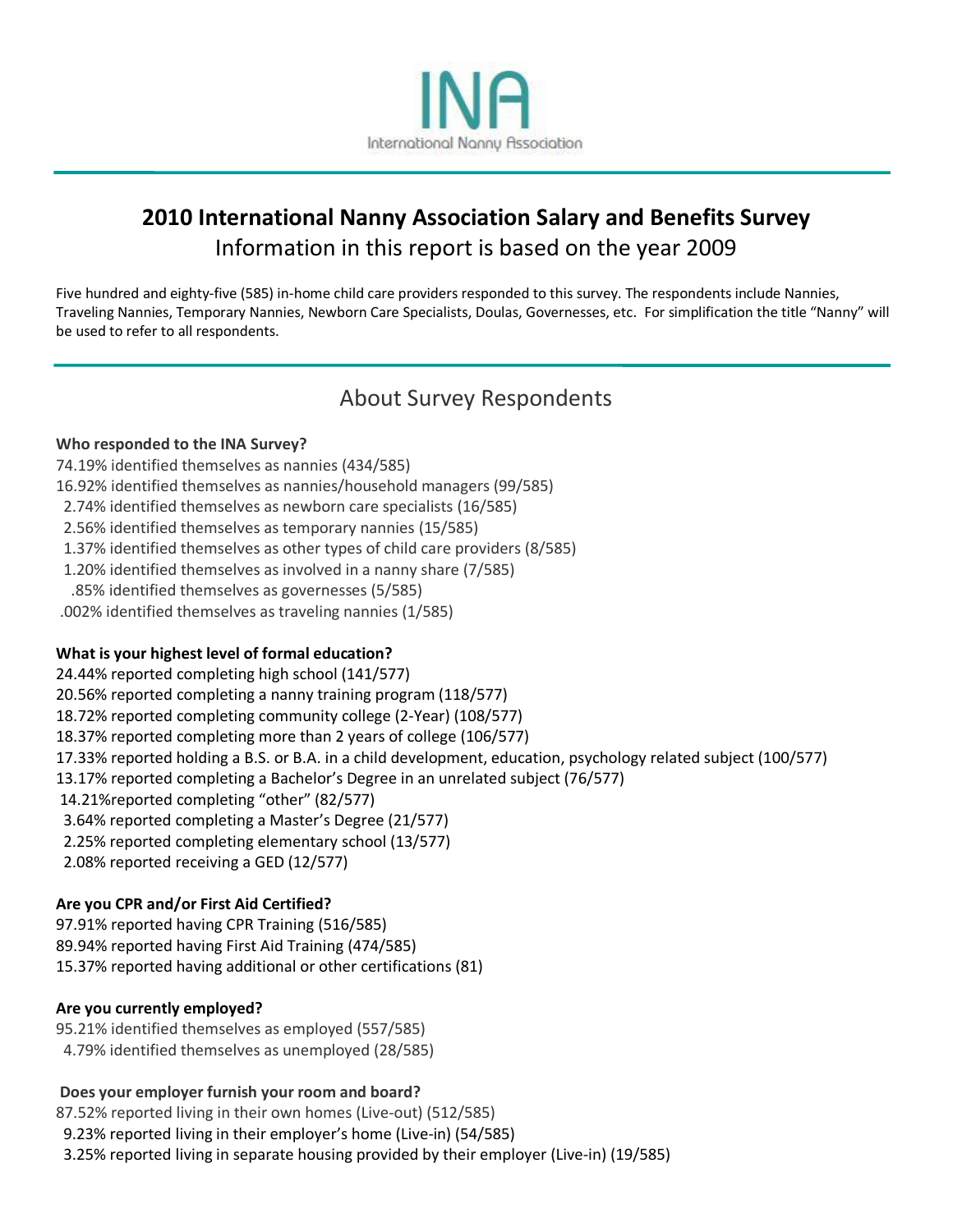

#### **How many years have you worked as a nanny?**

15.38% had 10 to 15 years experience (90/585) 14.87% had 7 to 10 years experience (87/585) 13.16% had 20 or more years experience (77/585) 12.31% had 15 to 20 years experience (72/585) 12.14% had 5 to 7 years experience (71/585) 10.94% had 4 to 5 years experience (64/585) 7.01% had 3 years experience (41/585) 5.47% had 2 years plus experience (32/585) 4.44% had less than 1 year experience (25/585) 4.27% had 1 year plus experience (25/585)

### **How many nanny positions have you held that lasted longer than two (2) years?**

27.94% reported having one long-term position (152/544) 24.26% reported having two long-term positions (132/544) 18.93% reported having three long-term positions (103/544) 11.58% reported having four long-term positions (63/544) 13.42% reported having five to seven long –term positions (73/544) 3.86% reported having eight or more long-term positions (21/544)

### **How long have you worked for your present employer?**

36.41% reported being employed by their current employer for less than 1 year (213/585) 21.88% reported being employed by their current employer one year plus (128/585) 13.68% reported being employed by their current employer two years plus (80/585) 9.91% reported being employed by their current employer three years plus (58/585) 8.38% reported being employed by their current employer 4 to 5 years (49/585) 4.44% reported being employed by their current employer for 5 to 7 years (26/585) 2.74% reported being employed by their current employer for 7 to 10 years (16/585) 2.56% reported being employed by their current employer more than 10 years (15/585)

### **How many children are presently in your care?**

44.62% reported caring for 2 children (261/585) 31.11% reported caring for only 1 child (182/585) 17.78% reported caring for 3 children (104/585) 8.55% reported caring for 4 or more children (50/585)

### **What is the age group of the children in your care?**

37.44% reported caring for children aged 3 to 5 (219/585) 30.09% reported caring for children aged 5 to 9 (176/585) 28.72% reported caring children aged 1 to 2 (168/585) 26.32% reported caring for children aged 2 to 3 (154/585) 15.73% reported caring for children 6 months to one year of age (92/585) 13.68% reported caring for 10 to pre-teens (80/585) 12.14% reported caring for children less than 6 months of age (71/585) 8.03% reported caring for teenagers (47/585)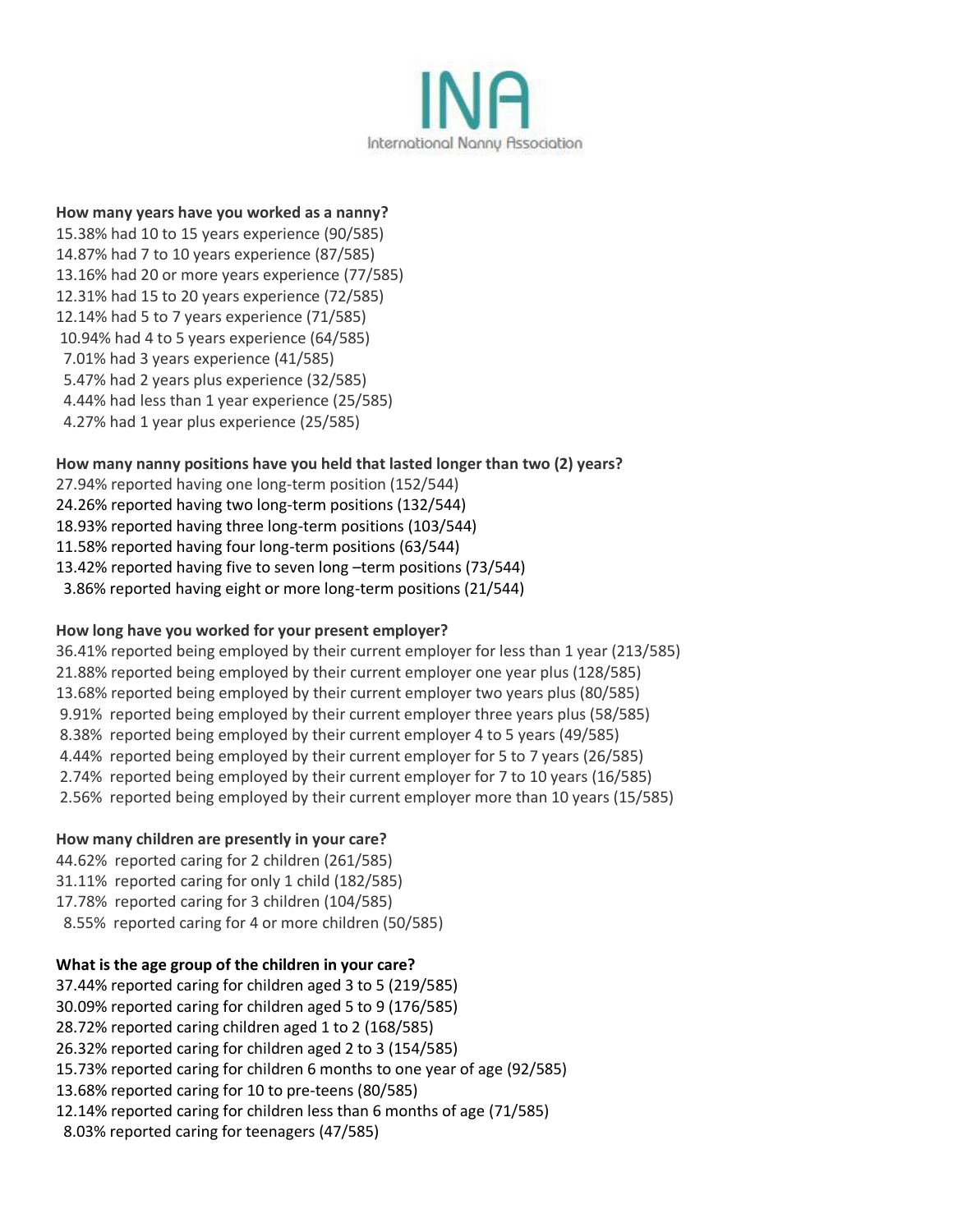

### **Are you currently caring for multiples or special needs children?**

89.01% reported caring for singleton(s) (502/564)

15.78% reported caring for a set of twins (89/564)

4.96% reported caring for children with special needs (28/564)

2.66% reported caring for a set of triplets (15/564)

0% reported caring for a set of quads (0/564)

### H**ow did you find your current position?**

46.84% reported using a local nanny placement agency (274/585) 17.44% reported using a word of mouth referral – networking (102/585) 15.37% reported using a local Internet job site or online classified (92/585) 7.86% reported using an option that was not listed on the survey (46/585) 6.67% reported using a national Internet recruiting site (39/585) 3.08% reported using a nationwide placement agency (18/585) 1.88% reported using a newspaper advertisement (11/585) .51% reported using a local bulletin board (3/585)

# Nanny Salaries

### **What was your gross (pre-tax) weekly salary in 2009?** (Some respondents are part-time employees)

- 10.77% reported earning \$600 per week (63/585)
- 9.57% reported earning \$650 per week (56/585)
- 8.55% reported earning \$300 or less per week (50/585)
- 8.03% reported earning \$500 per week (47/585
- 6.50% reported earning \$700 per week (38/585)
- 6.32% reported earning \$400 per week (37/585)
- 6.15% reported earning \$350 per week (36/585)
- 5.81% reported earning \$550 per week (34/585) 5.30% reported earning \$450 per week (31/585)
- 5.13% reported earning \$1000 per week (30/585)
- 4.79% reported earning \$750 per week (28/585)
- 4.44% reported earning \$800 per week (26/585)
- 3.76% reported earning \$850 per week (22/585)
- 3.59% reported earning \$900 per week (21/585)
- 1.54% reported earning \$950 per week (9/585)
- 9.74% reported earning an amount other than listed (57/585)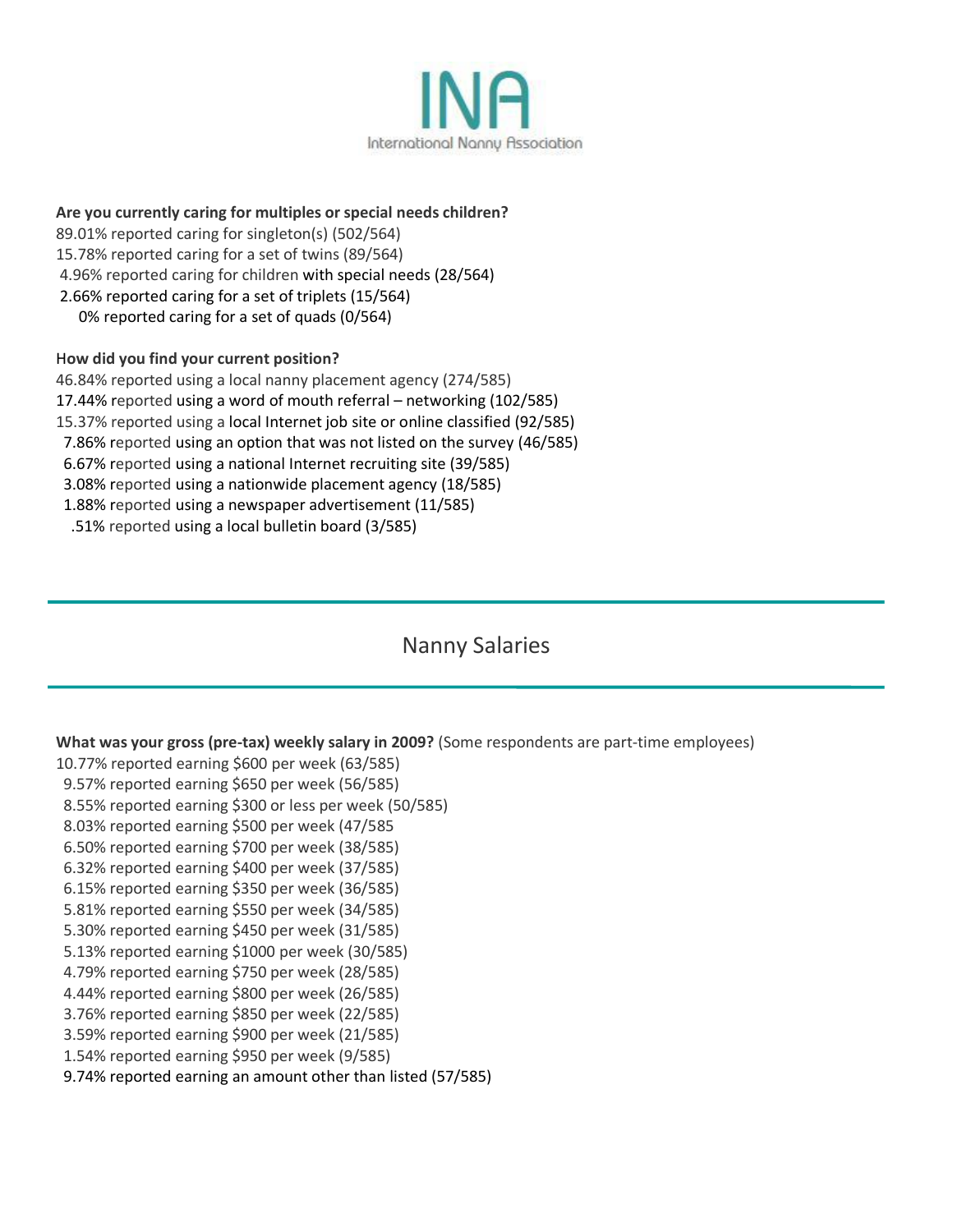

#### **What is the profile of your employer family?**

67.99% reported working for a professional couple (395/581)

- 9.98% reported working for a couple where one or both parents work from home (58/581)
- 8.78% reported working for a couple where one parent is a professional/and one parent is at home (51/581)
- 3.79% reported working for a professional single parent (22/581)
- 2.24% reported working for an independently wealthy individual or family (13/581)
- 2.07% reported working for a divorced couple with shared custody (12/581)
- 1.89% reported working for a locally known celebrity (11/581)
- 1.38% reported working for a government employee (8/581)
- 1.03% reported working for an internationally known celebrity (6/581)
- .86% reported working for a nationally known celebrity (5/581)

#### **Is your employer withholding and reporting your payroll taxes?**

- 67.47% reported employers withholding both federal and state taxes (392/581)
- 22.55% reported employers not withholding any employment taxes (131/581)
- 6.02% reported employers withholding federal taxes only (35/581)
- 1.03% reported employers withholding state taxes only (6/581)
- 2.93% reported other (17/581)

#### **What benefits does your employer provide?**

- 68.74% reported receiving paid national and religious holidays (365/531)
- 67.42% reported receiving paid sick days (358/531)
- 46.89% reported receiving 2 weeks paid vacation (249/531)
- 34.84% reported receiving paid personal days (185/531)
- 34.65% reported receiving reimbursement for use of their vehicle (184/531)
- 32.96% reported receiving use of an employer furnished vehicle (175/531)
- 27.68% reported receiving more than 2 weeks paid vacation (147/531)
- 16.38% reported receiving 100% paid health insurance (87/531)
- 13.75% reported receiving 50% paid health insurance (73/531)
- 12.05% reported receiving 1 week paid vacation (64/531)
- 11.68% reported receiving cell phone allowance (62/531)
- 11.30% other benefits not listed
- 10.17% reported receiving membership to a health or country club (54/531)
- 6.03% reported receiving paid registration and/or travel expense to professional conferences (32/531)
- 5.65% reported receiving employer paid dues to a professional association (30/531)
- 5.27% reported receiving employer paid continuing education or college courses (28/531)
- 2.45% reported receiving retirement plan contributions (13/531)
- 2.07% reported receiving disability insurance (11/531)
- 1.32% reported receiving a clothing allowance (7/531)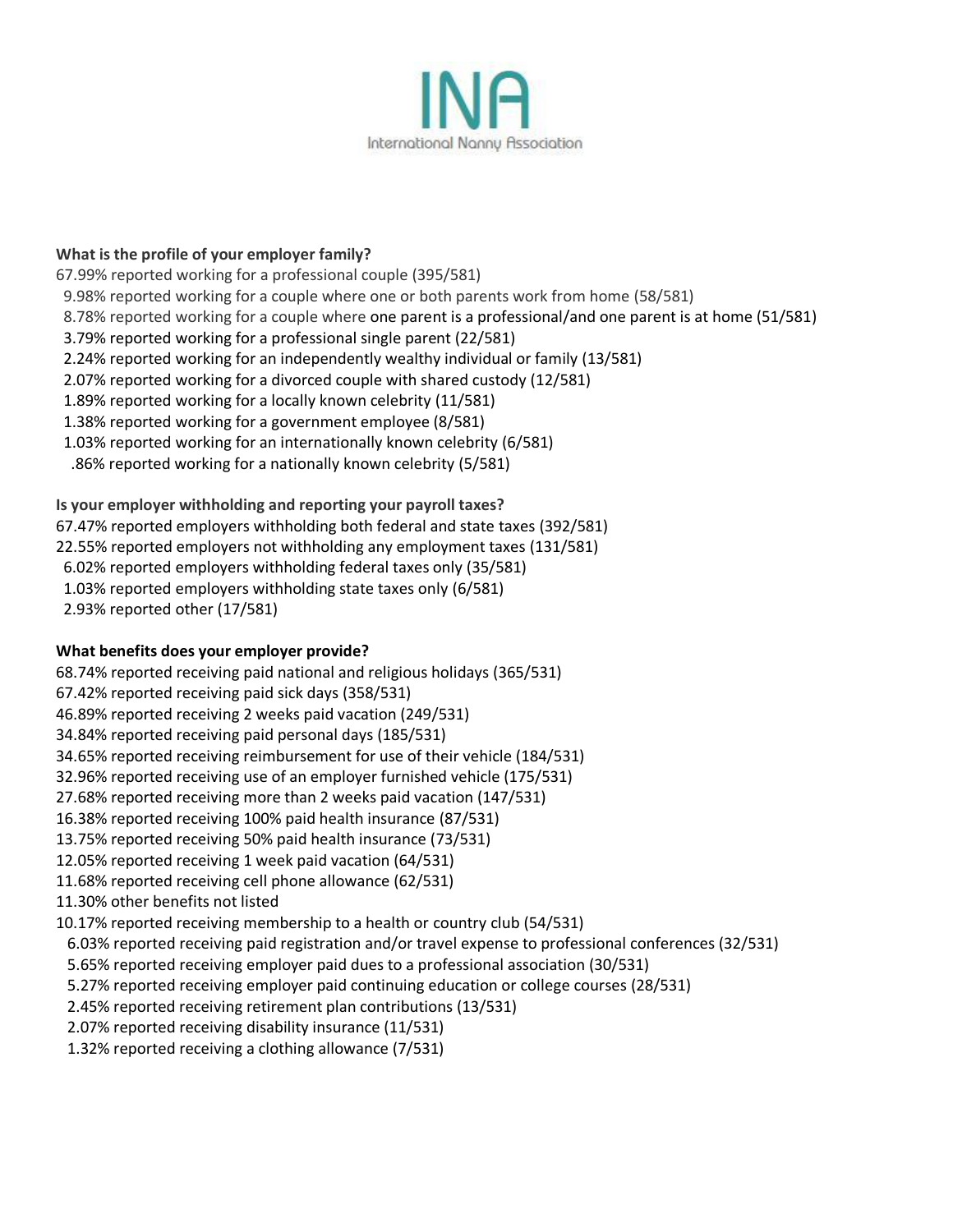

**What is your hourly rate of pay for baby-sitting or working on temporary (short-term) assignments?** 24.62% reported earning \$15.00 per hour (113/459) 15.09% reported other than the options the survey offered (73/459) 14.60% reported earning \$12.00 per hour (67/459) 14.16% reported earning \$10.00 per hour (65/459) 13.29% reported earning \$20.00 per hour (61/459) 9.15% reported earning \$18.00 per hour (42/459) 6.54% reported earning \$14.00 per hour (30/459) 1.09% reported earning \$8.00 per hour (5/459) .44% reported earning \$7.25 per hour (Federal minimum wage)(2/459) .22% reported earning \$7.00 per hour (1/459) **Live-Out Nannies: How are you compensated if you stay overnight to care for the child/children?** 

- 23.35% reported receiving other types of compensation (106/454)
- 22.03% reported receiving \$100 per night additional compensation (100/454)
- 14.76% reported receiving \$50 per night additional compensation (67/454)
- 13.00% reported receiving \$75 per night additional compensation (59/454)
- 11.67% reported receiving no additional compensation (53/454)
- 11.01% reported receiving \$150 per night additional compensation (50/454)
- 4.19% reported receiving \$125 per night additional compensation (19/454)

#### **Live-In Nannies: How are you compensated if you stay overnight to care for the child/children?**

- 42.28% reported receiving no additional compensation (52/123)
- 23.59% reported receiving other types of compensation (29/123)
- 12.20% reported receiving \$100 per night additional compensation (15/123)
- 10.57% reported receiving \$50 per night additional compensation (13/123)
- 3.25% reported receiving \$75 per night additional compensation (4/123)
- 4.88% reported receiving \$150 per night additional (6/123)
- 3.25% reported receiving \$125 per night additional compensation (4/123)

#### **Live-In Nannies: What is your rate of pay if you travel with your employer family?**

- 63.04% reported they do not travel with their employer family (87/447)
- 16.67% reported receiving no additional compensation (23/447)
- 11.59% reported receiving other types of compensation (16/447)
- 2.90% reported receiving an additional \$100 per day (4/447)
- 2.17% reported receiving an additional \$125 per day (3/447)
- 1.45% reported receiving an additional \$150 per day (2/447)
- .72% reported receiving an additional \$75 per day (1/447))
- .72% reported receiving an additional \$50 per day (1/447)
- .72% reported receiving an additional \$175 per day (1/447)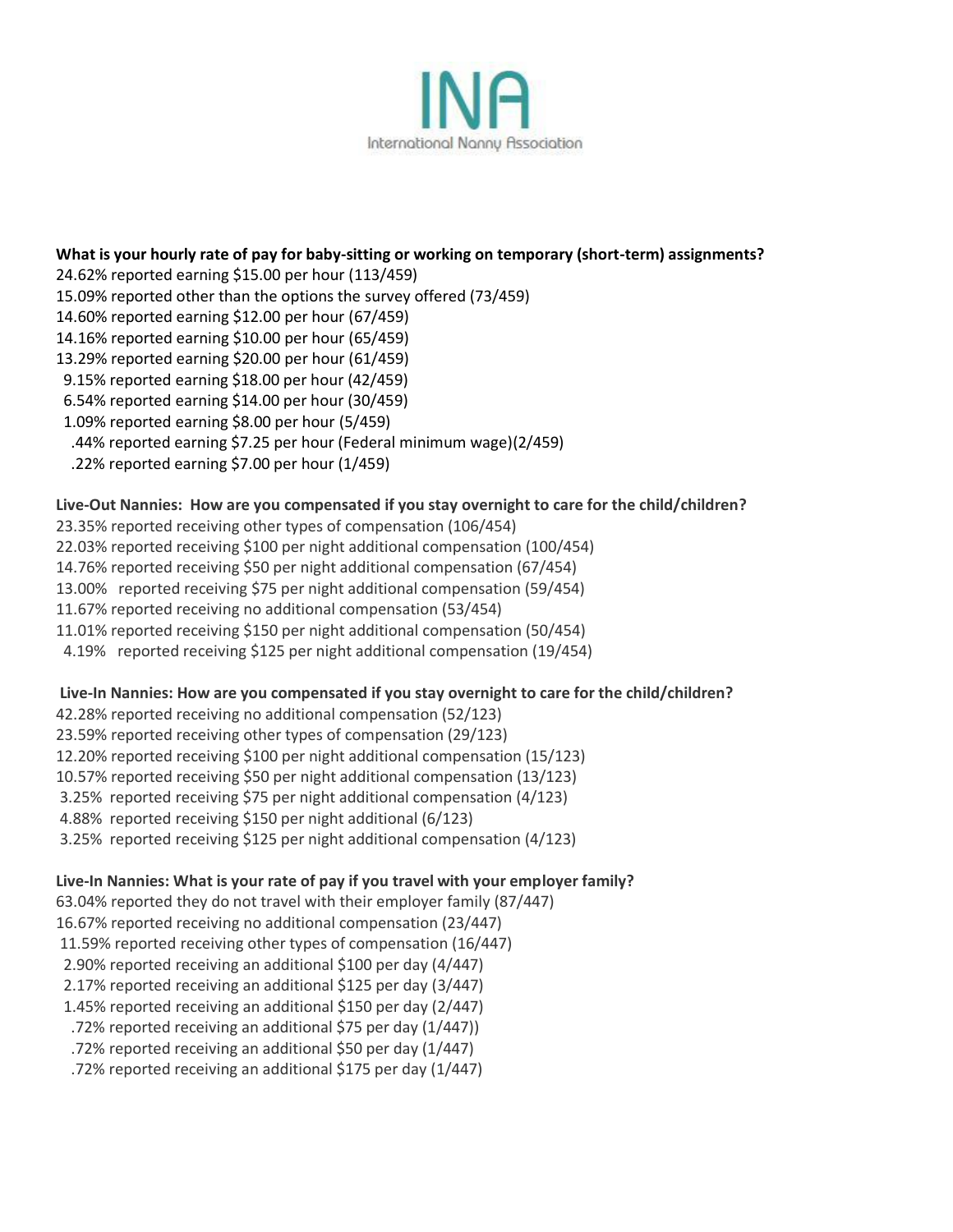

#### **When your employer doesn't need you to work, do they pay you for the time you have off?**

76.35% reported they are paid their normal salary

12.10% reported that if they aren't needed, they don't get paid

- 7.82% reported that they are asked to make up the childcare hours
- 3.72% reported other forms of compensation

#### **Did you receive an increase in salary (a raise) in 2009?**

28.80% reported receiving an increase that was not listed in the survey options (11/382) 18.32% reported receiving a \$50 per week increase (70/382) 18.32% reported receiving a \$25 per week increase (70/382) 12.57% reported receiving a 5% per week increase (48/382) 6.81% reported receiving a \$10 per week increase (26/382) 5.50% reported receiving a 7% per week increase (21/382) 5.24% reported receiving a \$100.00 per week increase (20/382) 4.45% reported receiving a 10% per week increase (17/382)

#### **Did you receive a year-end bonus?**

52.39% received a year-end bonus (252/481) 47.61% did not receive a year-end bonus (229/481)

### **Did you receive a holiday gift in 2009?**

26.64% reported that their specific gift bonus was not listed on the survey options (146/548) 18.80% reported receiving a gift bonus of one week's salary (103/548) 13.14% reported receiving a generous gift (Between \$100 and \$500 gift or gift certificate) (72/548) 12.96% reported not receiving a bonus or gift (71/548) 12.96% reported receiving cash plus a gift (\$100 or larger gift or gift certificate) (71/548) 7.30% reported receiving two weeks' salary bonus check (40/548) 4.20% reported receiving an extravagant gift (In excess of \$500) (23/548) 2.55% reported receiving a one month salary bonus check (14/548) 1.46% reported receiving more than one month salary bonus check (8/548) (The gifts received included luxury services, travel, designer apparel and accessories)

### **Did your employer report your financial year end gift or bonus as income (taxed)?**

85.34% reported no 14.66% reported yes

#### **Did you receive an anniversary raise?**

60.66% did not receive a raise on their yearly anniversary (202/333) 39.34% did receive a raise on their yearly anniversary (131/333)

#### **Did you receive an increase in salary if your employer had an additional child?**

72.83% did not receive additional compensation (134/184) 27.17% received additional compensation when a new baby arrived (50/184)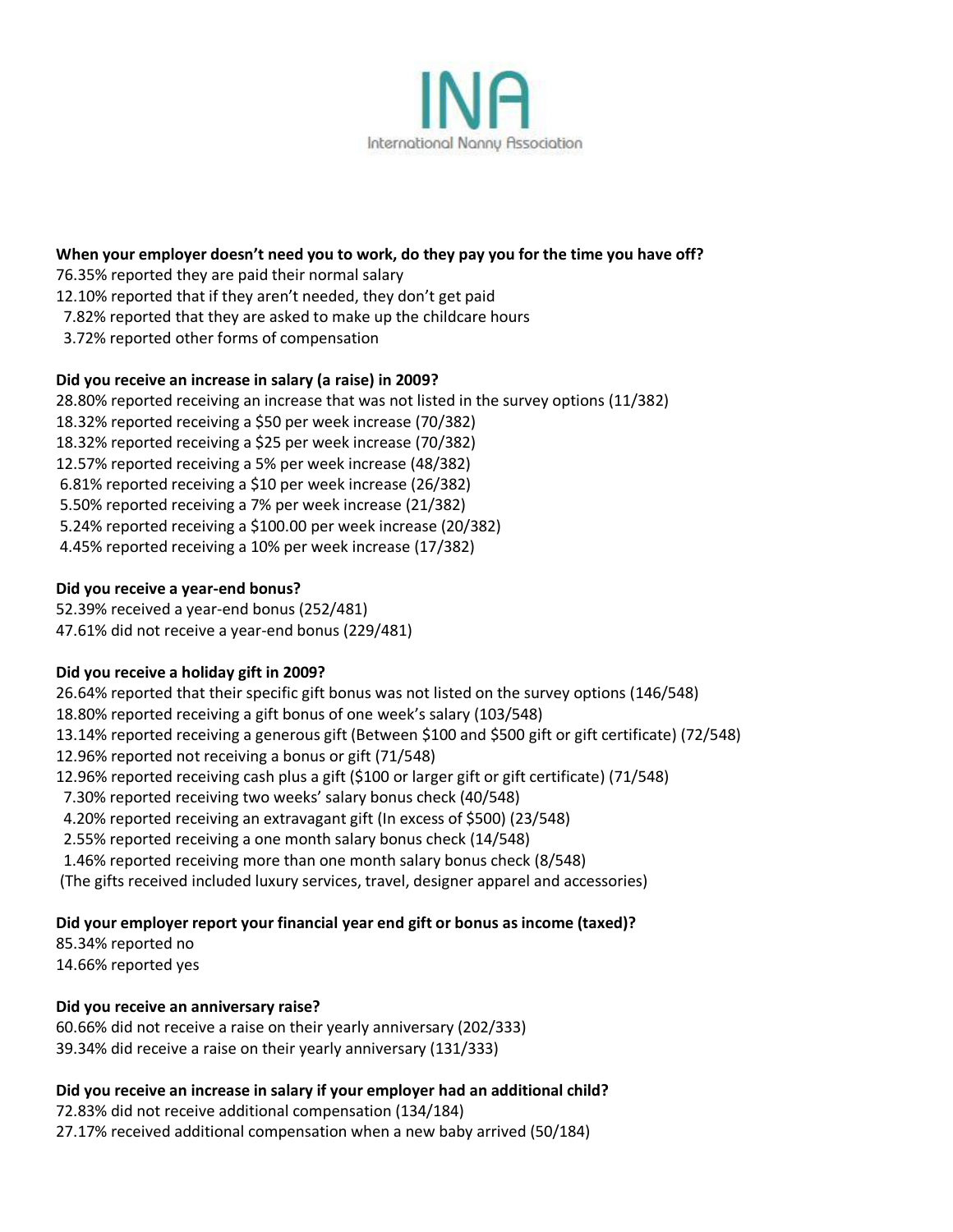

**Do you currently have a work agreement in place with your current employer?** 66.38% do have a work agreement (385/580) 33.62% do not have a work agreement (195/580)

# Where do the respondents live? List of the 30 Largest U.S. Cities

7.86% New York City, NY (46/585 2.22% Detroit, MI (13/585) 0.17% El Paso, TX (1/585) 4.44% Los Angeles, CA (26/585) 0.17% Indianapolis, IN (1/585) 2.05% Milwaukee, WI (12/585) 2.05% Chicago, IL (12/585) 0.51% Jacksonville, FL (3/585) 1.71% Seattle, WA (10/585) 3.76% Houston, TX (22/585) 3.59% San Francisco, CA (21/585) 9.75% Boston, MA (55/585) 2.56% Philadelphia, PA (15/585) 1.90% Columbus, OH (11/585) 4.44% Denver, CO (26/585) 0.85% Phoenix, AZ (5/585) 0.68% Austin, TX (4/585) 0.34% Louisville, KY (2/585) 0.17% San Diego, CA (1/585) 0.85% Baltimore, MD (5/585) 0.34% Nashville, TN (2/585) 1.71% Dallas, TX (10/585) 0.34% Fort Worth, TX (2/585) 7.50% Portland, OR (39/585)

*Not in the 30 largest cities' list:*

Atlanta, GA (9/585) Kansas City, MO (6/585) Raleigh, NC (20/585) Cleveland, OH (8/585) Minneapolis, MN (13/585) Florida (7/585) Omaha, NE (3/585) Oakland, CA (2/585) St Louis, MO (15/585) Cincinnati, OH (11/585) Maine (15/585) Pittsburg, PA (4/585) Canada (6/585) Vail, CO (1/585) Wilmington, NC (1/585) Cedar Falls, IA (1/585) New Jersey (2/585) Michigan (4/585) Rochester, NY (1/585) Richmond, VA (5/585) Norfolk, VA (1/585) Hong Kong, China (1/585) Italy (2/585) Italy (2/585) Lexington, KY (3/585) Des Moines (area), Iowa (5/585) Albany, NY (2/585) Madison, WI (1/585) Hartford, CT (1/585) Charleston, WV (1/585) Springfield, IL (1/585)

0.00% San Antonio, TX (0/585) 0.34% Memphis, TN (2/585) 5.13% Washington, D.C. (30/585) 2.91% San Jose, CA (17/585) 2.74% Charlotte, NC (16/585) 0.34% Oklahoma City, OK (2/585)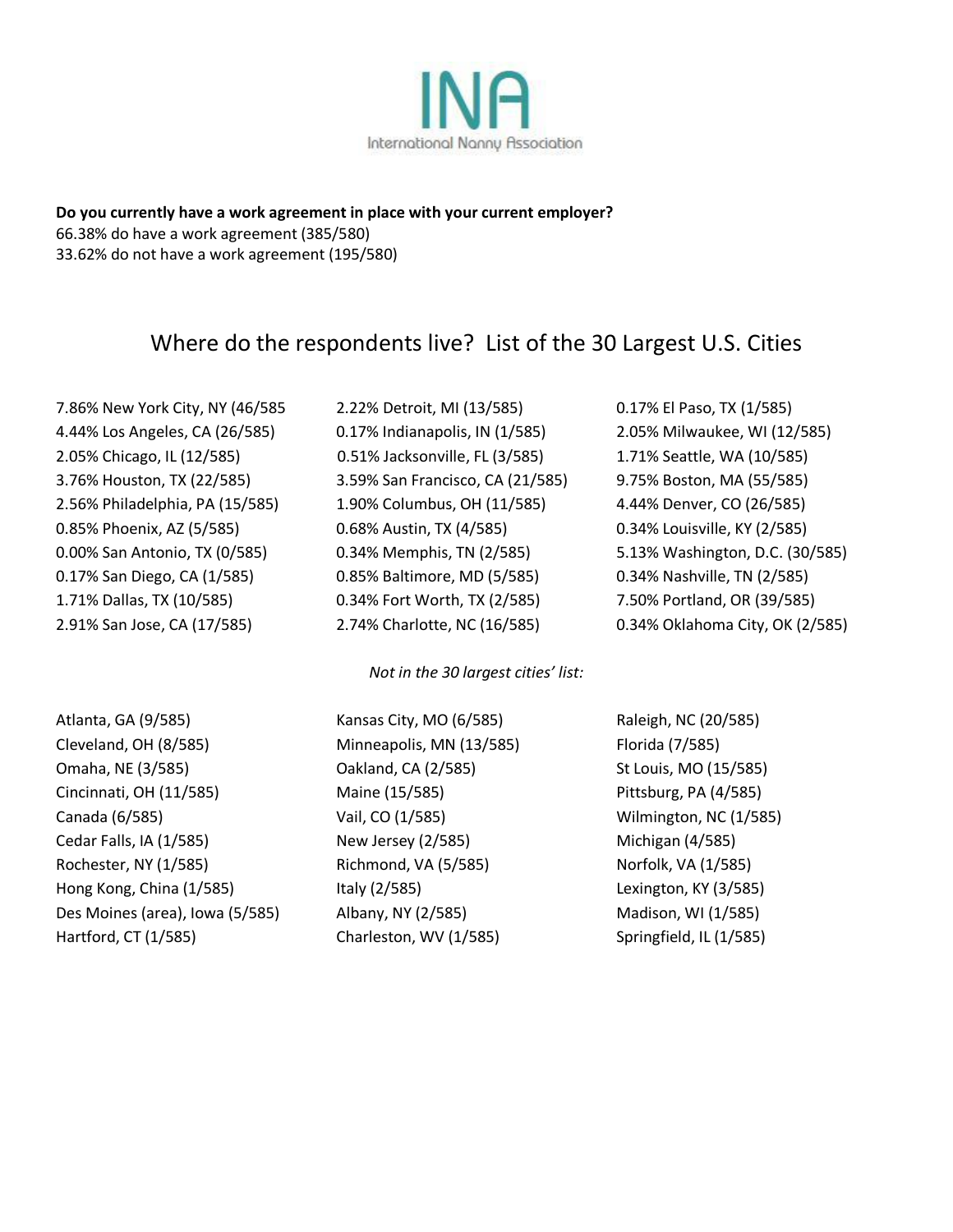

# Breakdown of Salaries by Cities

Listed Alphabetically

 $\underline{A}$ Full time live-out nannies in Atlanta, Georgia earn on average \$15.17 per hour.

Full time live-out nannies in Austin, Texas earn on average \$13.25 per hour.

### B

Full time live-out nannies in Baltimore, Maryland earn on average \$15.75 per hour. Full time live-out nannies in Boston, Massachusetts earn on average \$17.53 per hour.

## **C**

Full time live-out nannies in Charlotte, North Carolina earn on average \$12.08 per hour. Full time live-out nannies in Chicago, Illinois earn on average \$13.43 per hour. Full time live-out nannies in Cleveland, Ohio earn on average \$13.67 per hour. Full time live-out nannies in Columbus, Ohio earn on average \$12.78 per hour.

## **D**

Full time live-out nannies in Dallas, Texas earn on average \$14.50 per hour. Full time live-out nannies in Denver, Colorado earn on average \$15.79 per hour. Full time live-out nannies in Detroit, Michigan earn on average \$13.63 per hour.

### **H**

Full time live-out nannies in Houston, Texas earn on average, \$14.27 per hour.

### **J**

Full time live-out nannies in Jacksonville, Florida earn on average, \$15.00 per hour.

### **K**

Full time live-out nannies in Kansas City, Missouri earn on average \$11.80 per hour.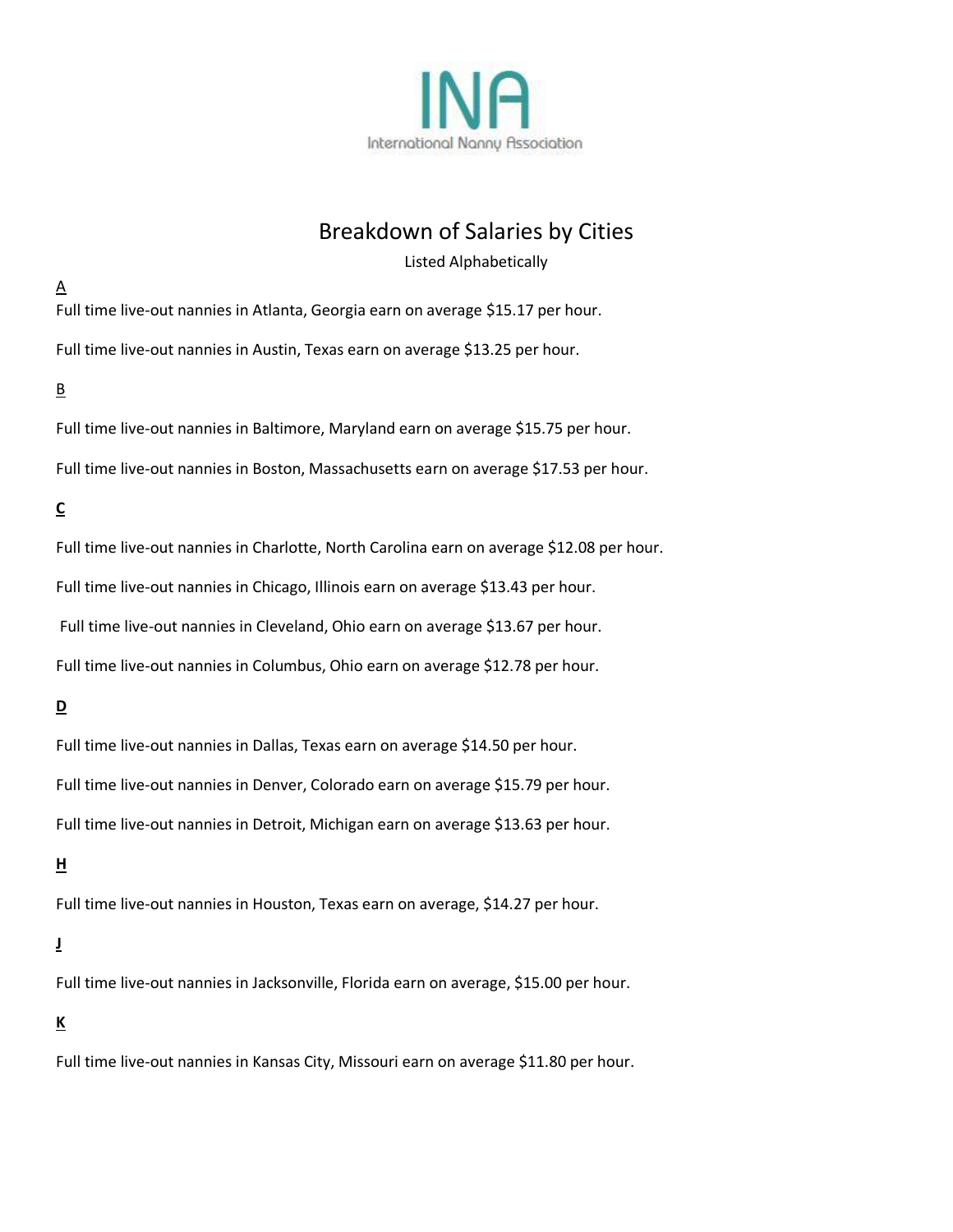

### **L**

Full time live-out nannies in Los Angeles, California earn on average \$17.87 per hour. Full time live-out nannies in Louisville, Kentucky earn on average \$11.00 per hour.

#### **M**

Full time live-out nannies in Memphis, Tennessee earn on average \$15.00 per hour. Full time live-out nannies in Mesa, Arizona earn on average \$15.00 per hour. Full time live-out nannies in Miami, Florida earn on average \$15.00 per hour. Full time live-out nannies in Milwaukee, Wisconsin earn on average \$12.70 per hour. Full time live-out nannies in Minneapolis, Minnesota earn on average \$14.60 per hour.

### **N**

Full time live-out nannies in Nashville, Tennessee earn on average \$15.00 per hour. Full time live-out nannies in New York City, New York earn on average \$16.61 per hour.

## **O**

Full time live-out nannies in Omaha, Nebraska earn on average, \$10.66 per hour.

#### P

Full time live-out nannies in Philadelphia, Pennsylvania earn on average \$15.55 per hour. Full time live-out nannies in Phoenix, Arizona earn on average \$12.33 per hour. Full time live-out nannies in Portland, Oregon earn on average \$12.28 per hour.

### **R**

Full time live-out nannies in Raleigh, North Carolina earn on average \$13.00 per hour.

### **S**

Full time live-out nannies in San Francisco, California earn on average \$20.56 per hour. Full time live-out nannies in San Jose, California earn on average \$19.00 per hour. Full time live-out nannies in Seattle, Washington earn on average \$20.78 per hour.